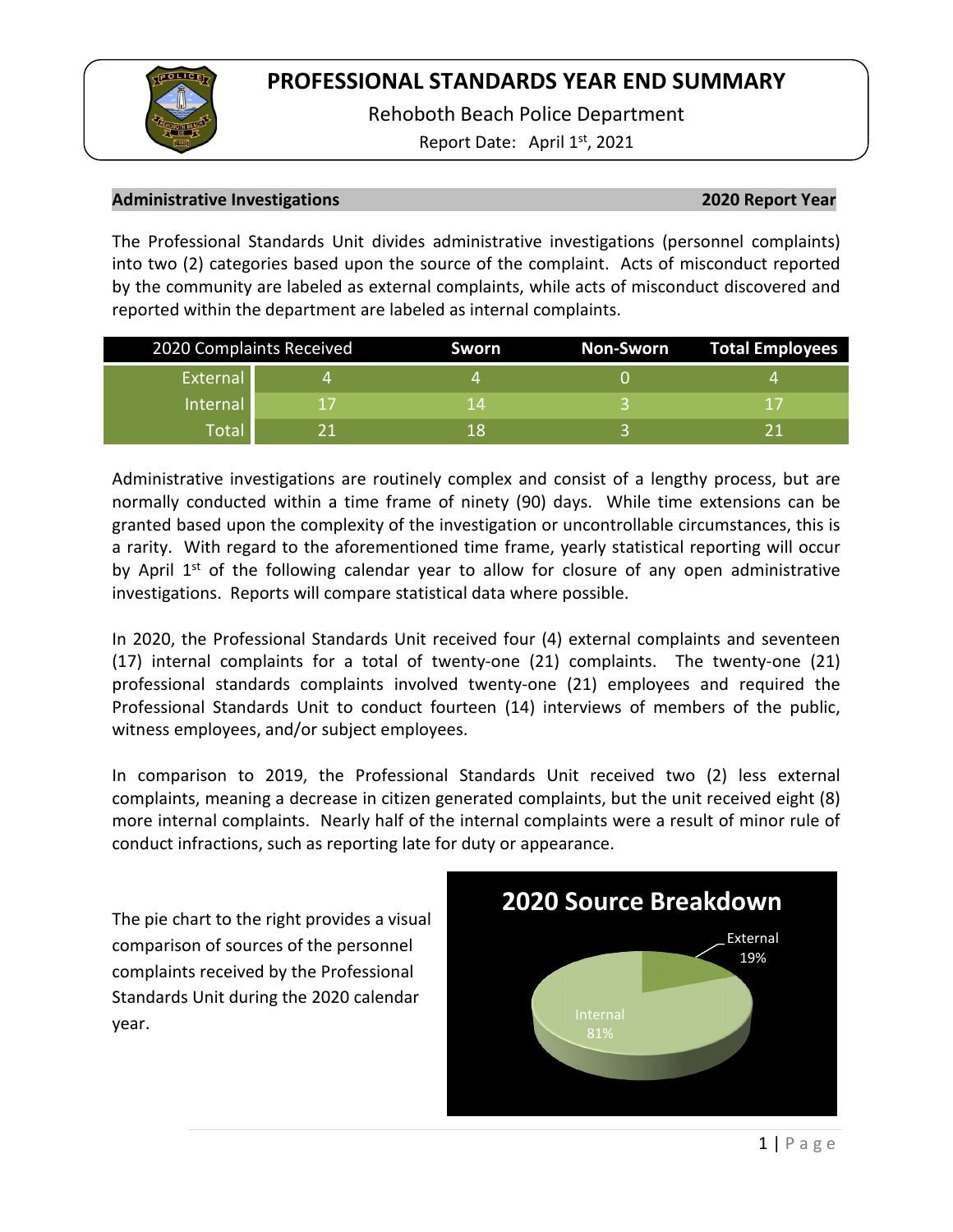

Rehoboth Beach Police Department Report Date: April 1<sup>st</sup>, 2021

## **Age & Tenure as a Complaint Factor 2020 Report Year**

The graphs below illustrate a breakdown by age and tenure of the twenty-one (21) employees involved in the 2020 professional standard complaints. The chart on the left illustrates the ages of those involved in the complaints and the chart on the right illustrates the tenure of the employees involved. Neither illustration reveals any evident trends or patterns; however the disproportion number of complaints associated with employees under the age of twenty-five (25) with less than five (5) years tenure can be directly associated to the yearly hiring of seasonal police officers that serve from May through October.



## **Classification of Complaints 2020 Report Year**

The Professional Standards Unit, which is responsible for investigating all personnel related complaints, receives a wide range of allegations over the course of the calendar year. For statistical reporting purposes, the Professional Standards Unit classifies these complaints into five types of allegations, which are;

**Neglect** When an employee fails to complete acts or responsibilities that are within the normal scope of the employee's duties.

**CUBO** (Conduct Unbecoming an Officer) When an employee acts or behaves in a manner deemed inappropriate for the employee's position and/or employee's of the police department.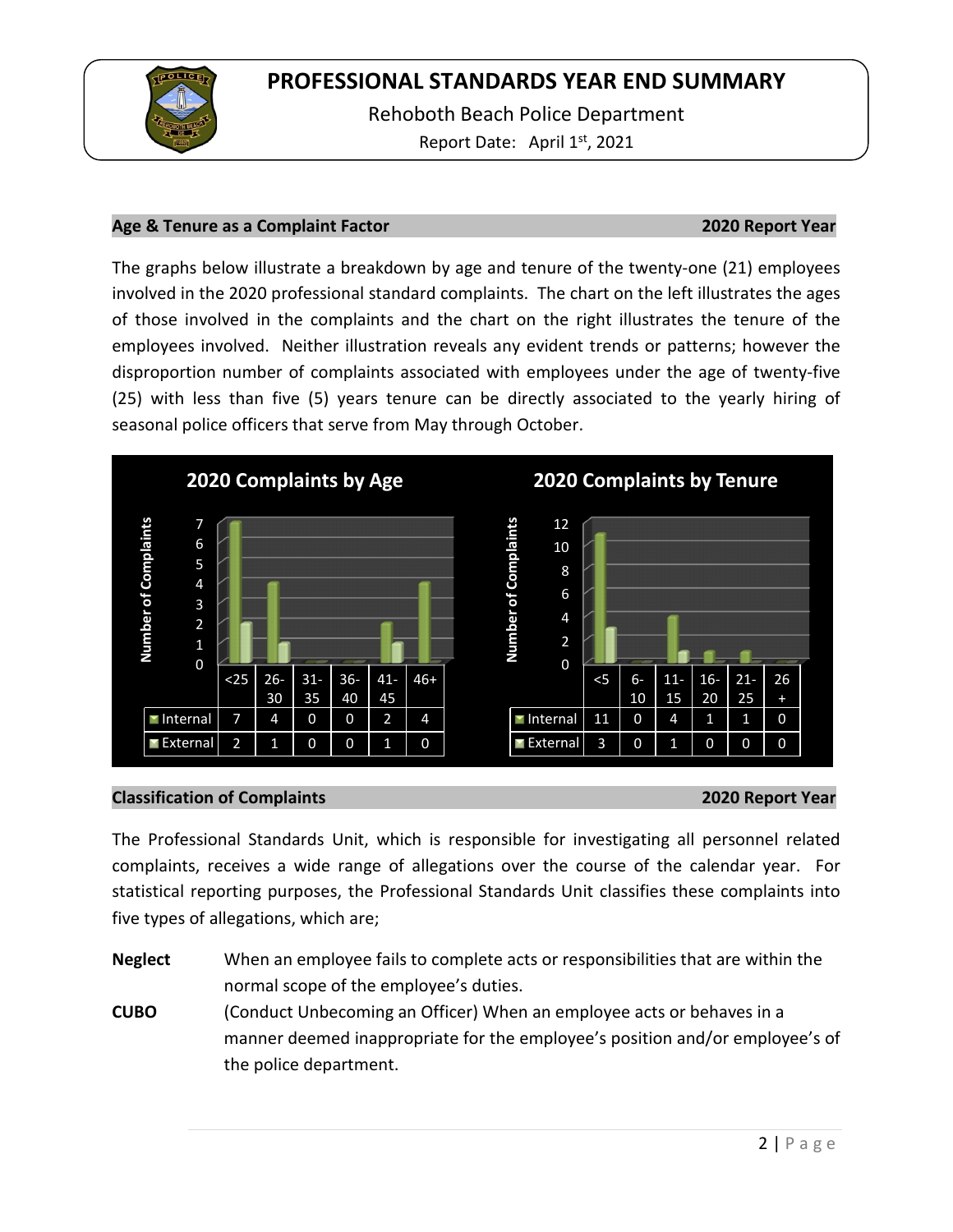

Rehoboth Beach Police Department

Report Date: April 1st, 2021

| <b>UOEF</b>   | (Use of Excessive Force) When it is alleged that an employee used excessive |
|---------------|-----------------------------------------------------------------------------|
|               | force.                                                                      |
| TA            | (Traffic Accident) When an employee was involved in and believed to be      |
|               | responsible for causing a preventable traffic accident.                     |
| <b>Policy</b> | When an employee has committed a policy violation that does not meet the    |
|               | above categories.                                                           |

It is important to note that one (1) complaint can be classified as multiple allegations. For instance, if an allegation was made that an officer was rude and used excessive force, that one (1) complaint would be filed as two (2) allegations; however, this situation did not occur in 2020.

|                |    |         |         | Allegation # of Internal % of Internal % of Total # of External % of External % of Total |      |       |
|----------------|----|---------|---------|------------------------------------------------------------------------------------------|------|-------|
| <b>Neglect</b> | 11 | 64.7%   | 52.4%   |                                                                                          | 50%  | 9.5%  |
| <b>CUBO</b>    | 4  | 23.6%   | 19.0%   |                                                                                          | 50%  | 9.5%  |
| <b>UOEF</b>    | 0  | $0.0\%$ | 0.0%    |                                                                                          | 0.0% | 0.0%  |
| <b>TA</b>      | 0  | 0.0%    | 0.0%    |                                                                                          | 0.0% | 0.0%  |
| Policy         | 0  | $0.0\%$ | $0.0\%$ |                                                                                          | 0.0% | 0.0%  |
|                | 15 |         | 71.4%   |                                                                                          |      | 19.1% |

*\* Two (2) of the twenty-one (21) investigations conducted were internal inquiries, which absent an allegation, is an effort by the agency to take a closer look at an event to determine if grounds exist to validate a formal allegation. In both of these cases it was determined no violations occurred; therefore, no allegations were made.* 

## **2020 Report Year**

Rehoboth Beach Police Department General Order 262A, Section 6 requires that upon completion of a professional standard investigation, it must be classified with one (1) of the following dispositions:

| Exonerated            | (Proper Conduct) Proof positive that no violation occurred.                                                                                                                 |  |  |
|-----------------------|-----------------------------------------------------------------------------------------------------------------------------------------------------------------------------|--|--|
| <b>Sustained</b>      | (Improper Conduct) Proof positive that a violation occurred.                                                                                                                |  |  |
| <b>Not Sustained</b>  | (Insufficient Evidence) A lack of evidence to prove a violation occurred or<br>did not occur.                                                                               |  |  |
| <b>Policy Failure</b> | Recognition that departmental policies or procedures failed to anticipate<br>the specific violation resulting in an immediate review/revision of the<br>policy in question. |  |  |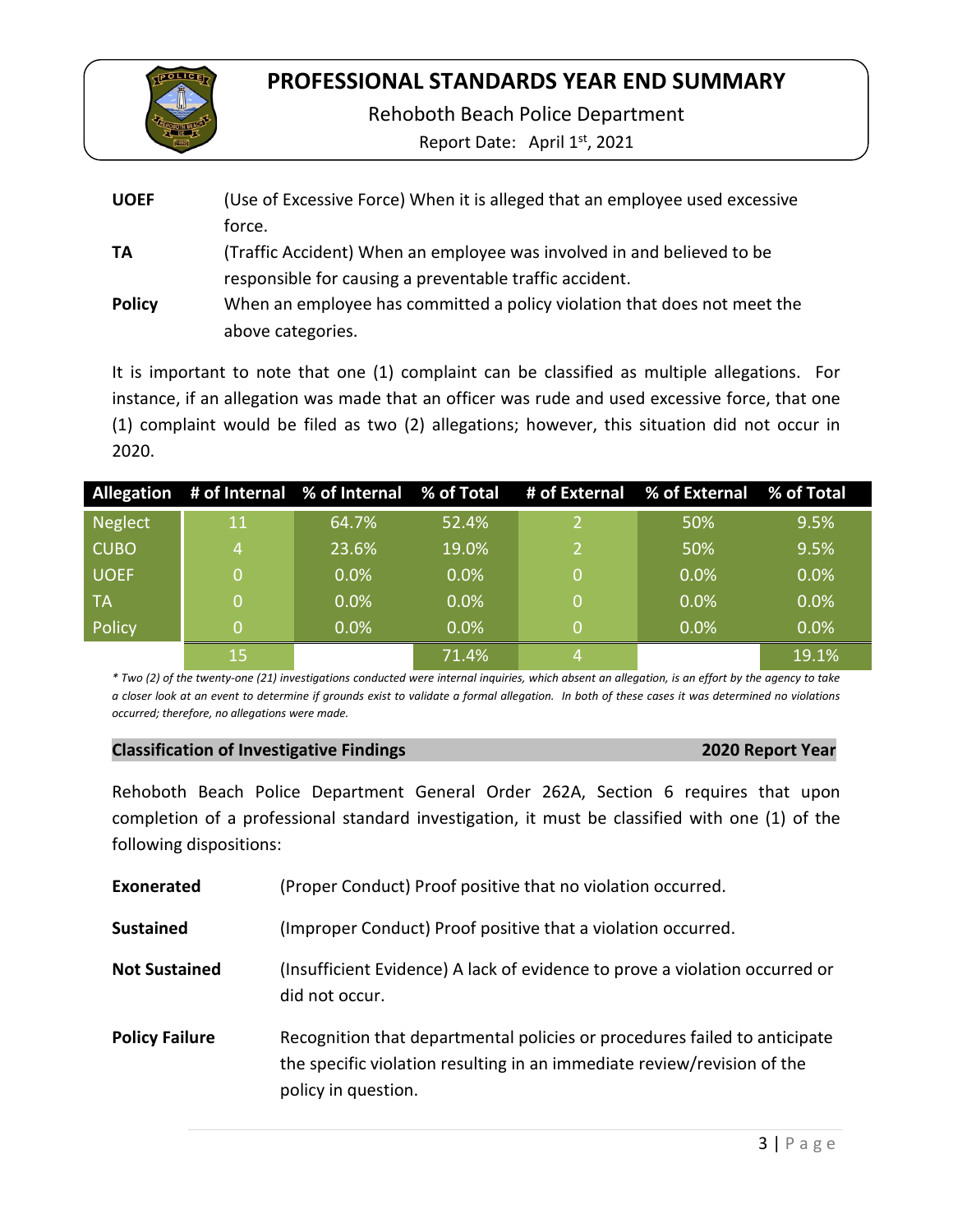

Rehoboth Beach Police Department

Report Date: April 1<sup>st</sup>, 2021

**Unfounded** The violation did not occur or failed to involve departmental personnel.

In 2020, twenty-one (21) total employees were subjects of Professional Standards investigations resulting from twenty-one (21) total complaints. The below chart illustrates the dispositions of the investigations of the twenty-one (21) employees. One internal allegation was not investigated due the seasonal employee resigning prior to the beginning of the investigation.



**Corrective Action 2020 Report Year**

Of the five (5) disposition classifications listed above, only sustained outcomes result in some form of corrective action being taken against the employee. The chart below illustrates a breakdown of the types of corrective actions imposed upon the eight (8) employees who were subjects of professional standards investigations that were sustained.

It is important to note that corrective actions taken against employees are a result of sustained investigations and are determined by a disciplinary matrix associated with the departmental rules of conduct. Therefore, less serious violations of the rules of conduct will result in less punitive corrective actions, such as a notice of counseling or an official reprimand.